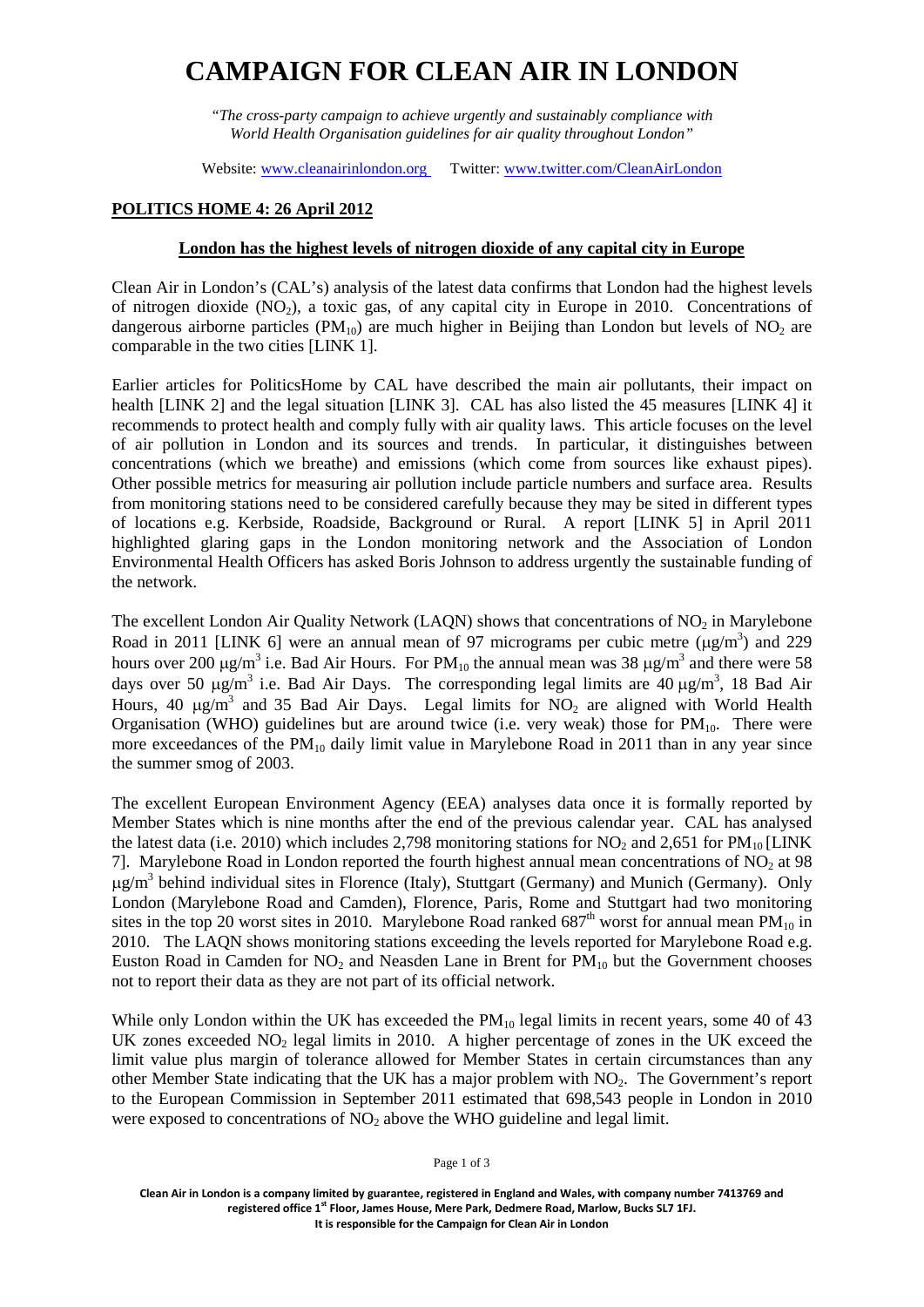### **CAMPAIGN FOR CLEAN AIR IN LONDON**

*"The cross-party campaign to achieve urgently and sustainably compliance with World Health Organisation guidelines for air quality throughout London"*

Website: [www.cleanairinlondon.org](http://www.cleanairinlondon.org/) Twitter: www.twitter.com/CleanAirLondon

The Mayor's Air Quality Strategy in 2010 [LINK 8] estimated modelled emissions for sources of key air pollutants (i.e. not concentrations). Road transport is the dominant source of  $PM_{10}$  emissions within central London contributing around 79% in 2008, 80% in 2011 and 75% in 2015. The most significant contributions from different vehicle types in 2008 were: cars 23%; taxis 25%; and light goods vehicles 10 to 20%. Around 35% of  $PM_{10}$  emissions from road transport in central London comes from tyre and brake wear. Other sources of  $PM_{10}$  emissions include boilers and gas combustion. Boris Johnson estimates road transport is the main source of  $PM_{2.5}$  emissions in London, contributing around 80% in 2008.

The Government's favouring of diesel over petrol is a serious problem in cities as is Boris Johnson's 100% discount on the congestion charge for the Euro 5 version of such vehicles. A written Parliamentary answer dated 3 October 2010 confirmed that diesel passenger cars produce over 21 times the  $PM_{10}$  emissions of the petrol equivalent in grams per mile [LINK 9] and over twice the emissions of oxides of nitrogen  $(NOx)$  (i.e.  $NO<sub>2</sub>$  plus nitrogen monoxide). In the past decade, the market share of diesel passenger cars has increased from around 10% to 50% making it more difficult to control the most harmful emissions in cities. The International Agency for Research on Cancer, part of the WHO, classifies diesel engine exhaust as "probably carcinogenic to humans" [LINK 10].

For emissions of NOx, Boris Johnson estimates road transport and domestic gas (e.g. from cooking and heating) contributed 46% and 22% respectively in 2008. NOx emissions from commercial gas, industry, airports and rail are all estimated to contribute around 7 to 8% of emissions in 2008. Across Greater London, cars contribute the highest proportion of road transport emissions 35% whilst heavy goods vehicles are significant 30% and buses 21% (and just under 30% in 2015). Within central London buses become the most significant source of NOx emissions at around 40% in 2008 growing to just below 50% in 2015. Cars contribute around 20% as do HGVs and taxis and LGVs each contribute about 10% of emissions of NOx. Gas use from workplaces is more significant in central London, contributing around 30% in 2008.

Pollution levels can be influenced or distorted by other factors. Examples include: the weather (e.g. low wind speeds and sunshine for several days can create summer or winter smogs); and the use of pollution suppressants in front of official air quality monitors in London. London has already experienced six smog episodes in 2012 [LINK 11]. Since November 2011, Boris Johnson has been using converted gritter lorries to reduce levels of  $PM_{10}$  by around 10% in front of the monitoring stations most likely to report legal breaches of the Bad Air Day limit. CAL estimates, for example, that the use of pollution suppressants in Marylebone Road and Upper Thames Street, along the planned Olympic Route Network, may already have avoided one or both breaching the  $PM_{10}$  daily limit value; and reduced the number of HIGH smog alerts at those sites by between five and eight days (i.e. 71% and 89%). CAL has obtained video footage [LINK 12] of the Pollution Suppressor operating at night in front of the Marylebone Road monitoring station on 26 March 2012.

Boris Johnson and the Government are determined to keep air pollution out of the public eye while they work hard behind the scenes to weaken air pollution laws. This is totally unacceptable. Instead, we need transparency and honesty about the levels of air pollution throughout our cities and its impact on health. A robust and complete monitoring network, banning the use of the Pollution Suppressor by official air quality monitors and smog alerts are an essential first step.

Page 2 of 3

**Clean Air in London is a company limited by guarantee, registered in England and Wales, with company number 7413769 and registered office 1st Floor, James House, Mere Park, Dedmere Road, Marlow, Bucks SL7 1FJ. It is responsible for the Campaign for Clean Air in London**